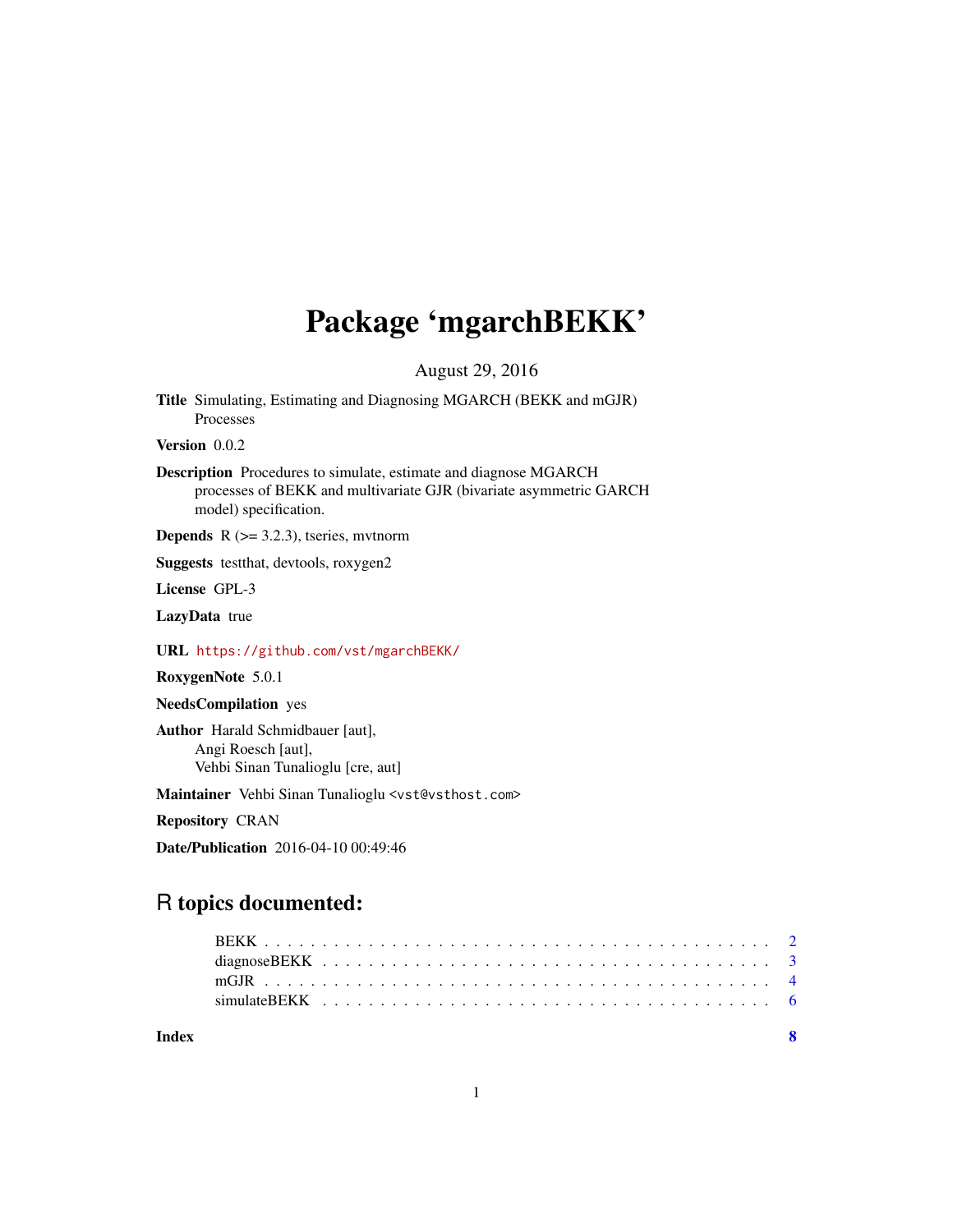#### <span id="page-1-0"></span>Description

Provides the MGARCH-BEKK estimation procedure.

#### Usage

```
BEKK(eps, order = c(1, 1), params = NULL, fixed = NULL, method = "BFGS",
 verbose = F)
```
#### Arguments

| eps     | Data frame holding time series.                                                                                                                                         |
|---------|-------------------------------------------------------------------------------------------------------------------------------------------------------------------------|
| order   | $BEKK(p, q)$ order. An integer vector of length 2 giving the orders of the model<br>to be fitted. order[2] refers to the ARCH order and order[1] to the GARCH<br>order. |
| params  | Initial parameters for the optime function.                                                                                                                             |
| fixed   | Vector of parameters to be fixed.                                                                                                                                       |
| method  | The method that will be used by the optime function.                                                                                                                    |
| verbose | Indicates if we need verbose output during the estimation.                                                                                                              |

#### Details

BEKK estimates a BEKK $(p,q)$  model, where p stands for the GARCH order, and q stands for the ARCH order.

#### Value

Estimation results packaged as BEKK class instance.

eps a data frame contaning all time series

length length of the series

order order of the BEKK model fitted

estimation.time time to complete the estimation process

total.time time to complete the whole routine within the mvBEKK.est process

estimation estimation object returned from the optimization process, using optim

aic the AIC value of the fitted model

est.params list of estimated parameter matrices

asy.se.coef list of asymptotic theory estimates of standard errors of estimated parameters

cor list of estimated conditional correlation series

sd list of estimated conditional standard deviation series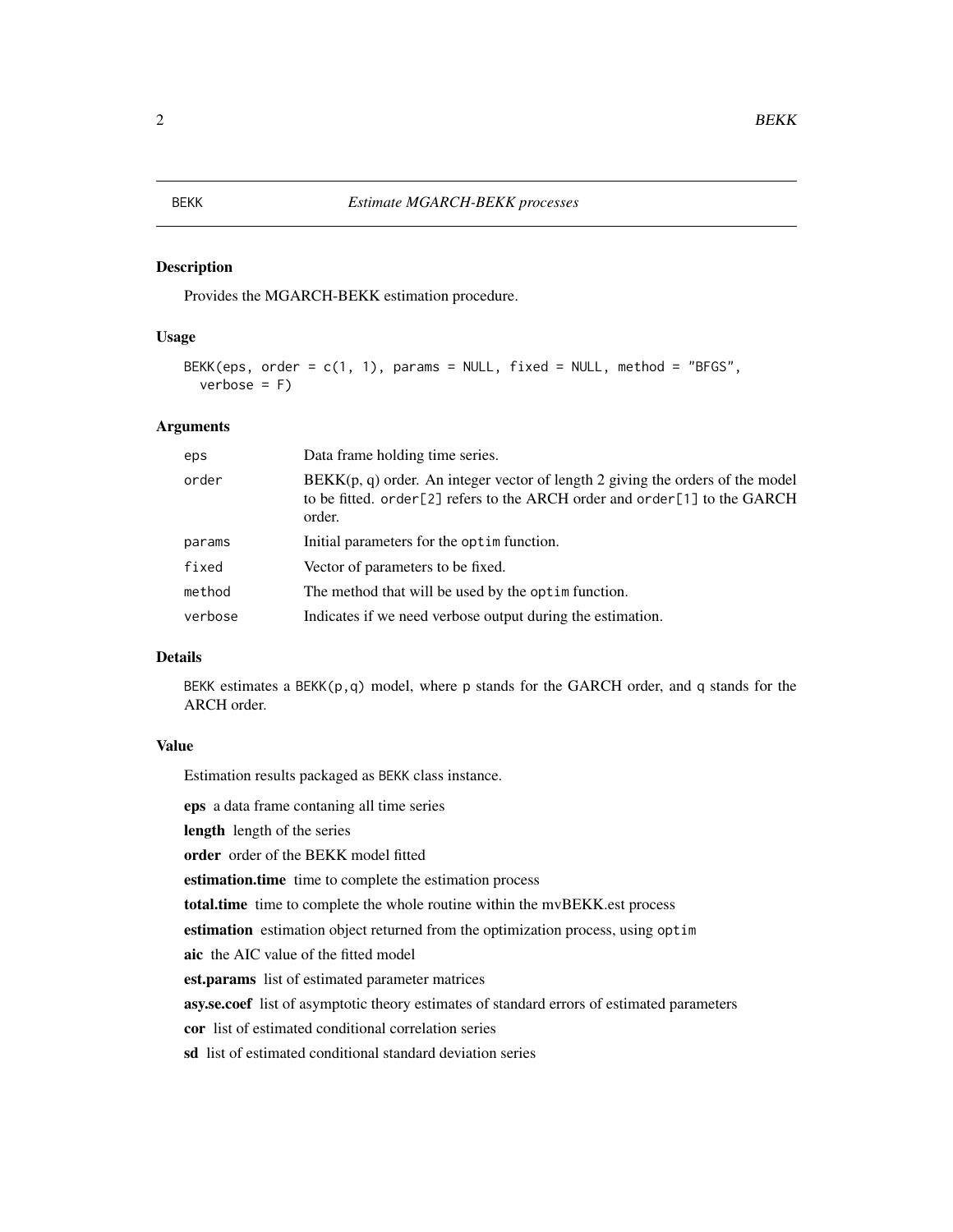<span id="page-2-0"></span>H.estimated list of estimated series of covariance matrices eigenvalues estimated eigenvalues for sum of Kronecker products uncond.cov.matrix estimated unconditional covariance matrix

residuals list of estimated series of residuals

#### References

Bauwens L., S. Laurent, J.V.K. Rombouts, Multivariate GARCH models: A survey, April, 2003

Bollerslev T., Modelling the coherence in short-run nominal exchange rate: A multivariate generalized ARCH approach, Review of Economics and Statistics, 498–505, 72, 1990

Engle R.F., K.F. Kroner, Multivariate simultaneous generalized ARCH, Econometric Theory, 122- 150, 1995

Engle R.F., Dynamic conditional correlation: A new simple class of multivariate GARCH models, Journal of Business and Economic Statistics, 339–350, 20, 2002

Tse Y.K., A.K.C. Tsui, A multivariate generalized autoregressive conditional heteroscedasticity model with time-varying correlations, Journal of Business and Economic Statistics, 351-362, 20, 2002

#### Examples

```
## Simulate series:
simulated <- simulateBEKK(2, 1000, c(1,1))
## Prepare the matrix:
simulated <- do.call(cbind, simulated$eps)
## Estimate with default arguments:
estimated <- BEKK(simulated)
## Not run:
## Show diagnostics:
diagnoseBEKK(estimated)
## End(Not run)
```
diagnoseBEKK *Diagnose BEKK process estimation*

#### **Description**

Provides diagnostics for a BEKK process estimation.

#### Usage

diagnoseBEKK(estimation)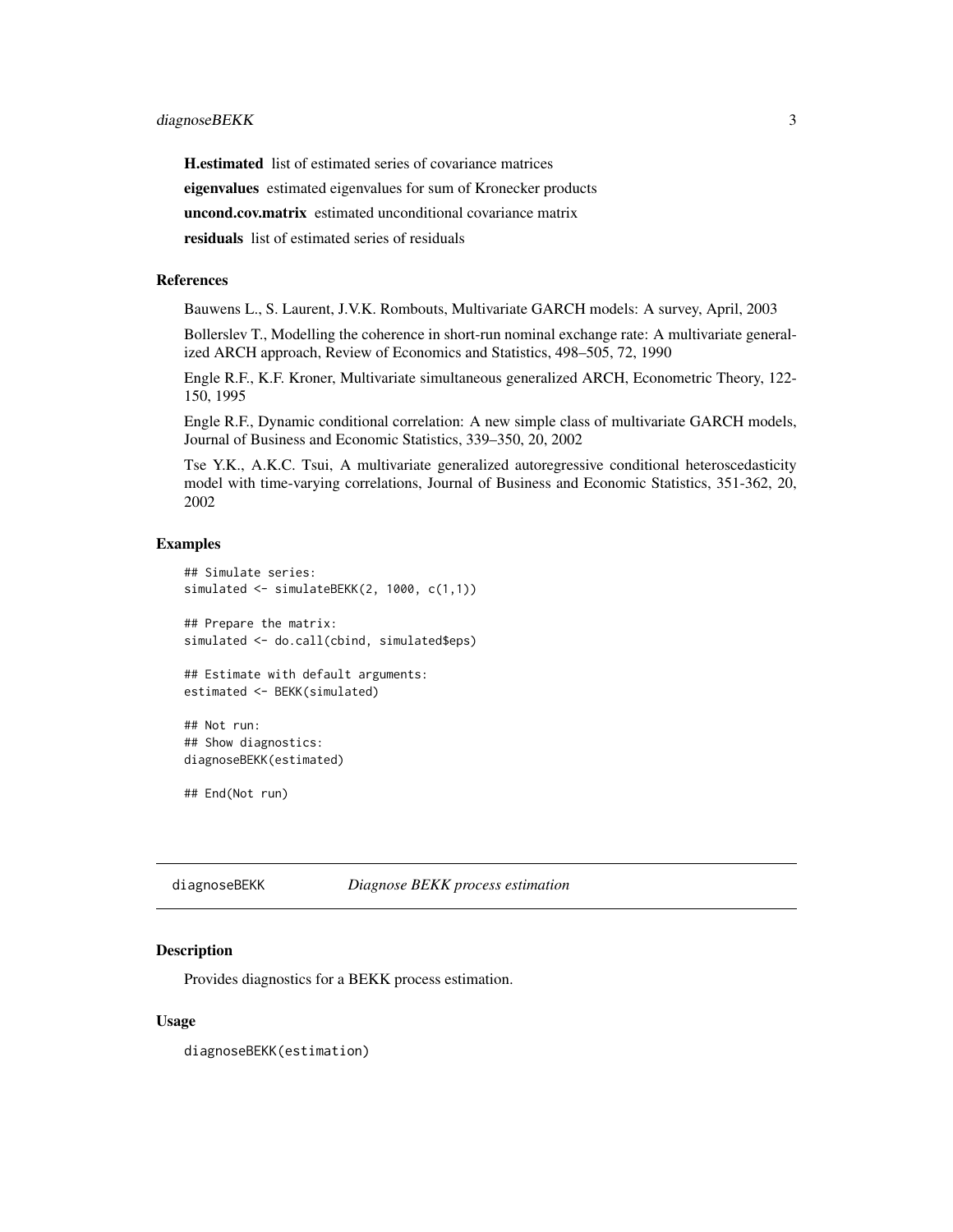#### <span id="page-3-0"></span>Arguments

estimation The return value of the mvBEKK.est function

#### Details

This procedure provides console output and browsable plots for a given BEKK process estimation. Therefore, it is meant to be interactive as the user needs to proceed by pressing c on the keyboard to see each plot one-by-one.

#### Value

Nothing special

#### Examples

```
## Simulate series:
simulated = simulateBEKK(2, 1000, c(1,1))
## Prepare the matrix:
simulated = do.call(cbind, simulated$eps)
## Estimate with default arguments:
estimated = BEKK(simulated)
## Not run:
```

```
## Show diagnostics:
diagnoseBEKK(estimated)
```

```
## End(Not run)
```
#### mGJR *Bivariate GJR Estimation*

#### **Description**

Provides bivariate GJR (mGJR(p,q,g)) estimation procedure.

#### Usage

```
mGJR(eps1, eps2, order = c(1, 1, 1), params = NULL, fixed = NULL,
 method = "BFGS")
```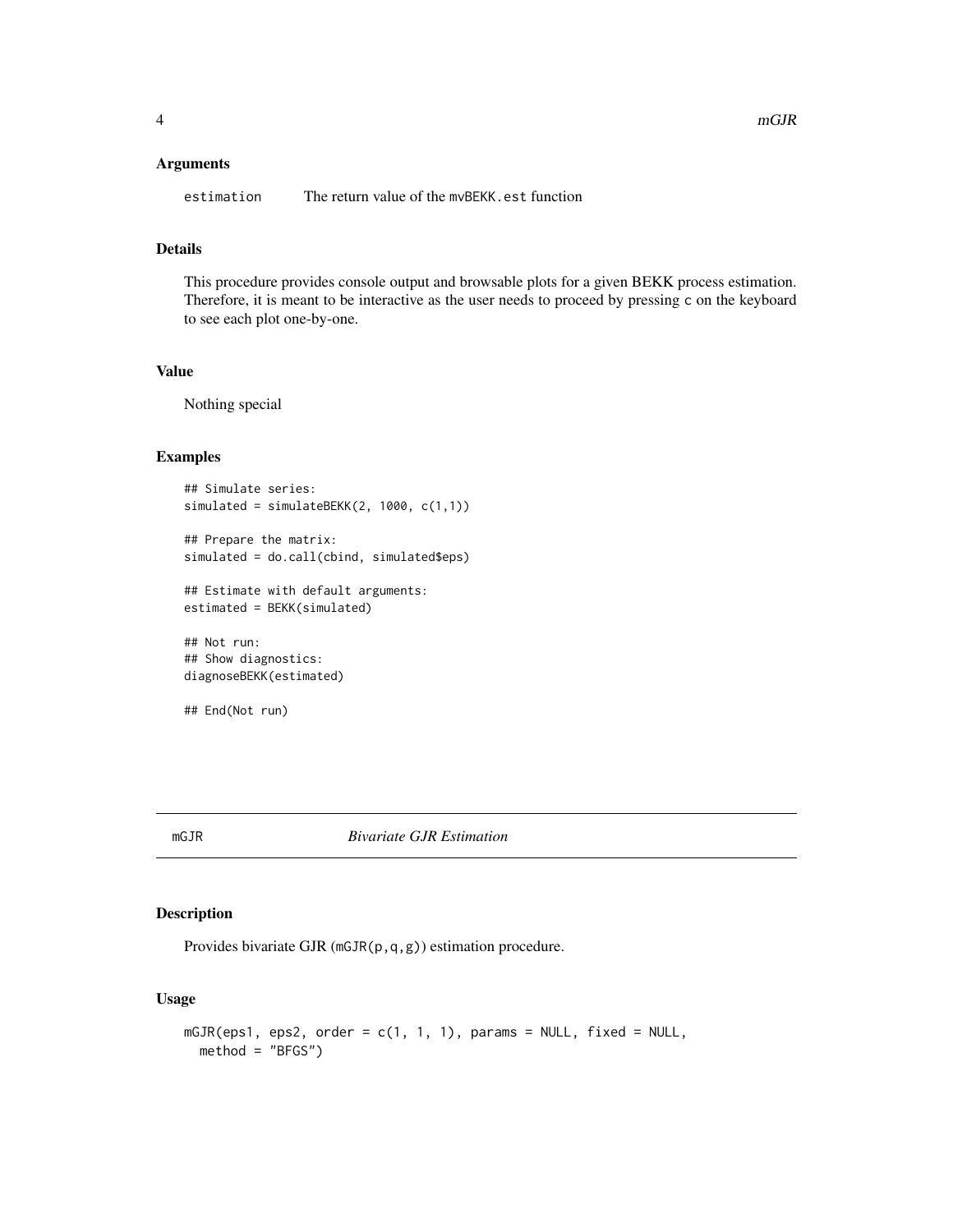#### $mGJR$  5

#### **Arguments**

| eps1   | First time series.                                                                                                                                                                                      |
|--------|---------------------------------------------------------------------------------------------------------------------------------------------------------------------------------------------------------|
| eps2   | Second time series.                                                                                                                                                                                     |
| order  | $mgJR(p, q, g)$ order a three element integer vector giving the order of the model<br>to be fitted. order[2] refers to the ARCH order and order[1] to the GARCH<br>order and order[3] to the GJR order. |
| params | Initial parameters for the optime function.                                                                                                                                                             |
| fixed  | A two dimensional vector that contains the user specified fixed parameter values.                                                                                                                       |
| method | The method that will be used by the optim function. See ?optim for available<br>options.                                                                                                                |

#### Value

Estimation results packaged as mGJR class instance. The values are defined as:

eps1 first time series eps2 second time series length length of each series order order of the mGJR model fitted estimation.time time to complete the estimation process total.time time to complete the whole routine within the mGJR.est process estimation estimation object returned from the optimization process, using optim aic the AIC value of the fitted model est.params estimated parameter matrices asy.se.coef asymptotic theory estimates of standard errors of estimated parameters cor estimated conditional correlation series sd1 first estimated conditional standard deviation series sd2 second estimated conditional standard deviation series H.estimated estimated series of covariance matrices eigenvalues estimated eigenvalues for sum of Kronecker products uncond.cov.matrix estimated unconditional covariance matrix resid1 first estimated series of residuals resid2 second estimated series of residuals

#### References

Bauwens L., S. Laurent, J.V.K. Rombouts, Multivariate GARCH models: A survey, April, 2003 Bollerslev T., Modelling the coherence in short-run nominal exchange rate: A multivariate generalized ARCH approach, Review of Economics and Statistics, 498–505, 72, 1990 Engle R.F., K.F. Kroner, Multivariate simultaneous generalized ARCH, Econometric Theory, 122- 150, 1995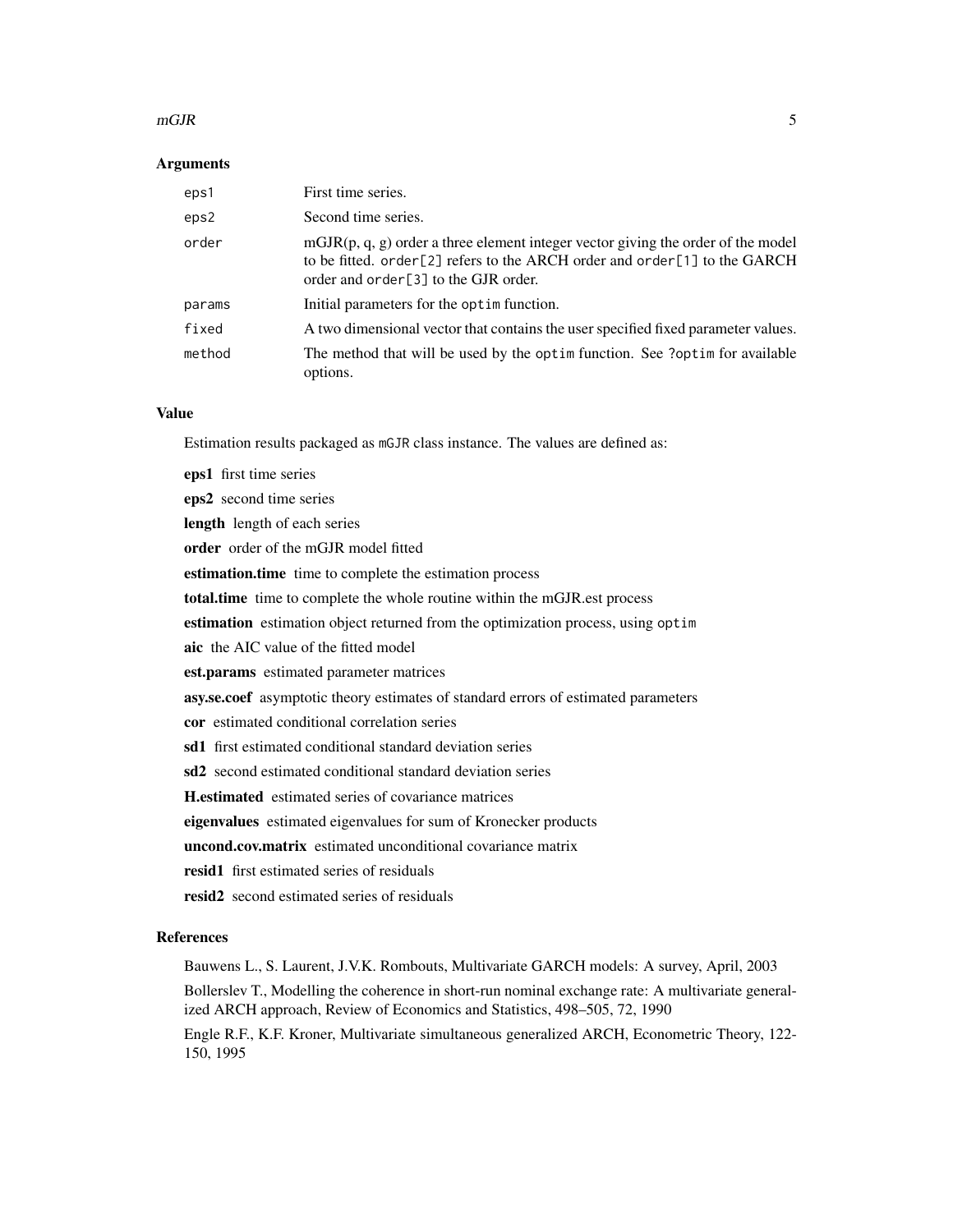Engle R.F., Dynamic conditional correlation: A new simple class of multivariate GARCH models, Journal of Business and Economic Statistics, 339–350, 20, 2002

Tse Y.K., A.K.C. Tsui, A multivariate generalized autoregressive conditional heteroscedasticity model with time-varying correlations, Journal of Business and Economic Statistics, 351-362, 20, 2002

#### Examples

```
## Not run:
 sim = BEKK.sim(1000)
 est = mGJR(sim$eps1, sim$eps2)
```

```
## End(Not run)
```
simulateBEKK *Simulate BEKK processes*

#### Description

Provides a procedure to simulate BEKK processes.

#### Usage

```
simulateBEKK(series.count, T, order = c(1, 1), params = NULL)
```
#### Arguments

| series.count | The number of series to be simulated.                                                                                                                            |
|--------------|------------------------------------------------------------------------------------------------------------------------------------------------------------------|
|              | The length of series to be simulated.                                                                                                                            |
| order        | $BEKK(p, q)$ order. An integer vector of length 2 giving the orders of the model<br>to fit. order [2] refers to the ARCH order and order [1] to the GARCH order. |
| params       | A vector containing a sequence of parameter matrices' values.                                                                                                    |

#### Details

simulateBEKK simulates an N dimensional BEKK(p,q) model for the given length, order list, and initial parameter list where N is also specified by the user.

#### Value

Simulated series and auxiliary information packaged as a simulateBEKK class instance. Values are:

length length of the series simulated

order order of the BEKK model

params a vector of the selected parameters

<span id="page-5-0"></span>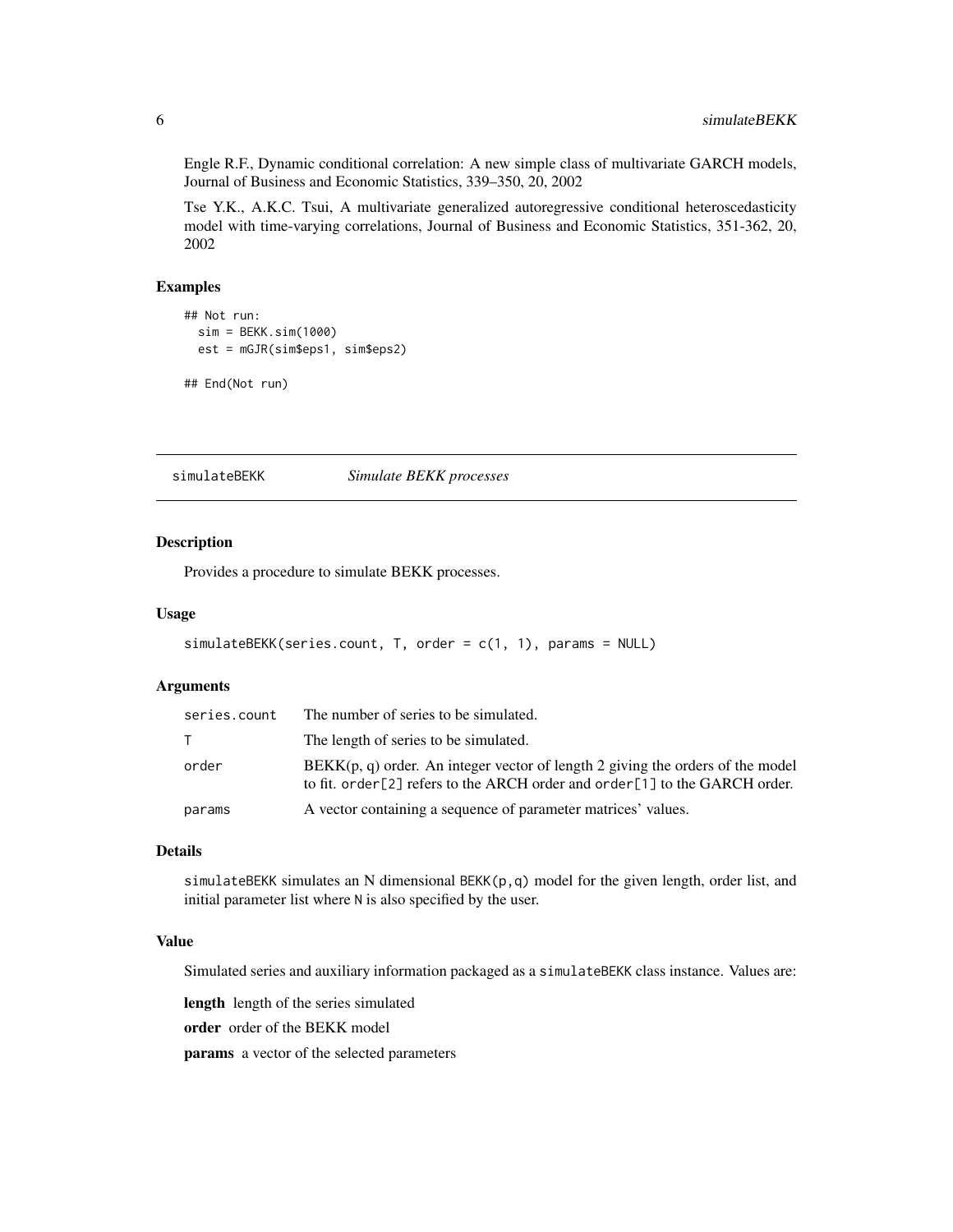#### simulateBEKK 7

true.params list of parameters in matrix form eigenvalues computed eigenvalues for sum of Kronecker products uncond.cov.matrix unconditional covariance matrix of the process white.noise white noise series used for simulating the process eps a list of simulated series cor list of series of conditional correlations sd list of series of conditional standard deviations

#### References

Bauwens L., S. Laurent, J.V.K. Rombouts, Multivariate GARCH models: A survey, April, 2003

Bollerslev T., Modelling the coherence in short-run nominal exchange rate: A multivariate generalized ARCH approach, Review of Economics and Statistics, 498–505, 72, 1990

Engle R.F., K.F. Kroner, Multivariate simultaneous generalized ARCH, Econometric Theory, 122- 150, 1995

Engle R.F., Dynamic conditional correlation: A new simple class of multivariate GARCH models, Journal of Business and Economic Statistics, 339–350, 20, 2002

Tse Y.K., A.K.C. Tsui, A multivariate generalized autoregressive conditional heteroscedasticity model with time-varying correlations, Journal of Business and Economic Statistics, 351-362, 20, 2002

#### Examples

## Simulate series: simulated = simulateBEKK(2, 1000, c(1,1))